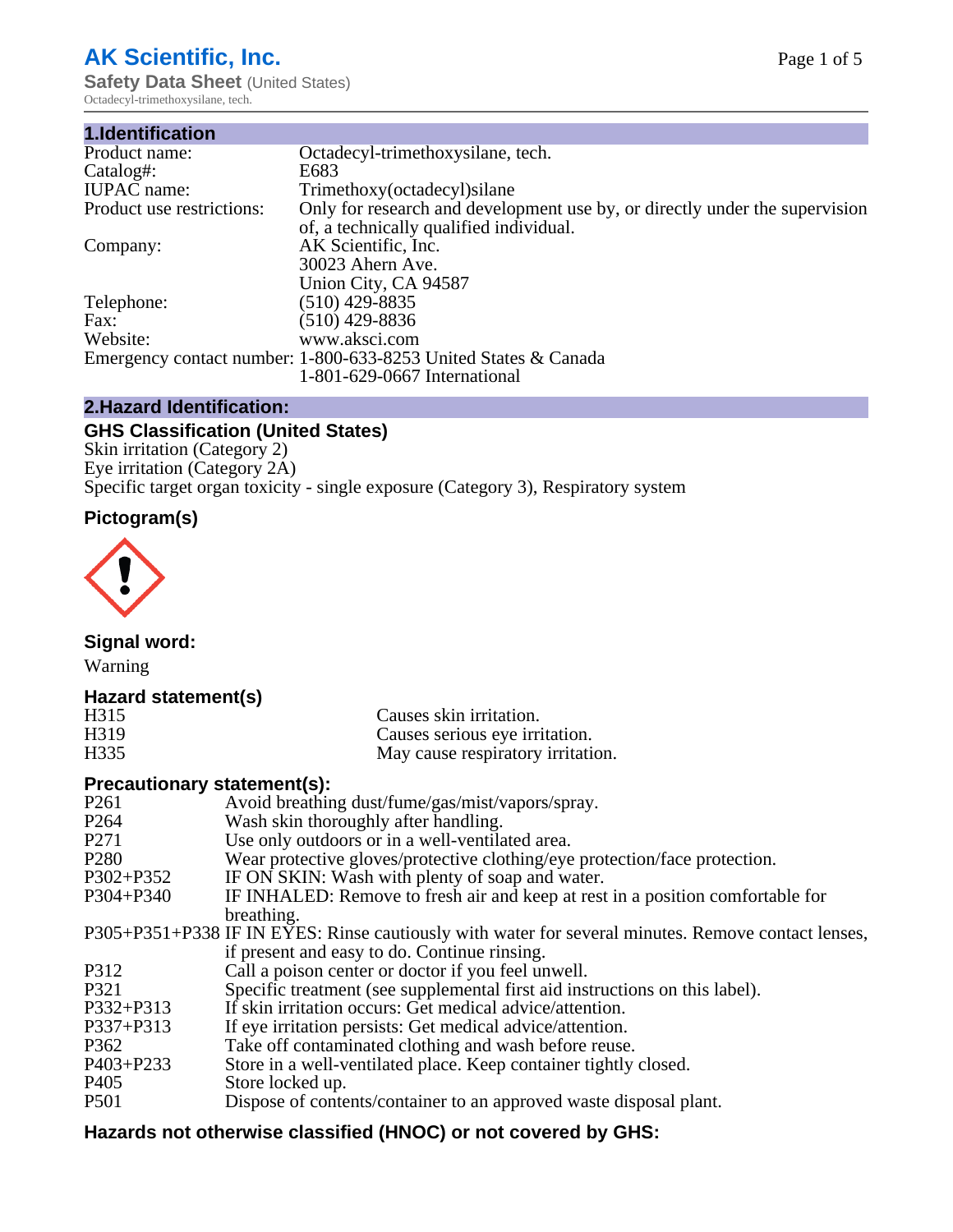#### None

#### **3.Composition/Information on Ingredients**

| Synonyms: |
|-----------|
| CAS#:     |
| Purity:   |
| EC:       |

Trimethoxy(octadecyl)silane; Stearyltrimethoxysilane 3069-42-9 97% (GC) EC: 221-339-2

#### **4. First Aid Measures**

**General Information:** Immediately remove any clothing contaminated by the product. Move out of dangerous area. Consult a physician and show this safety data sheet.

**Inhalation:** Move person to fresh air. If not breathing, give artificial respiration. If breathing is difficult, give oxygen. Obtain medical aid.

**Skin contact:** Immediately flush skin with running water for at least 15 minutes while removing contaminated clothing and shoes. Wash clothing before reuse. Obtain medical aid immediately. **Eye contact:** Immediately flush open eyes with running water for at least 15 minutes. Obtain medical aid immediately.

**Ingestion:** Do NOT induce vomiting without medical advice. Rinse mouth with water. Never administer anything by mouth to an unconscious person. Obtain medical aid immediately.

**Most important symptoms and effects, both acute and delayed:** No further information available. Please see sections 2 and 11.

**Indication of any immediate medical attention and special treatment needed:** No further information available.

#### **5. Fire Fighting Measures**

**Suitable extinguishing media:** Use water spray, dry chemical, carbon dioxide, or chemical foam. **Specific hazards arising from the chemical:** Carbon oxides, Silicon oxides.

**Advice for firefighters:** As in any fire, wear a NIOSH-approved or equivalent, pressure-demand, self-contained breathing apparatus and full protective gear. During a fire, irritating and highly toxic gases may be generated by thermal decomposition or combustion.

#### **6. Accidental Release Measures**

**Personal precautions, protective equipment and emergency procedures:** Wear protective equipment and keep unprotected personnel away. Ensure adequate ventilation. Remove all sources of ignition. Prevent further leak or spill if safe to do so. For personal protective equipment, please refer to section 8.

**Environmental precautions:** Do not let product enter drains, other waterways, or soil.

**Methods and materials for containment and cleaning up:** Prevent further leak or spill if safe to do so. Vacuum, sweep up, or absorb with inert material and place into a suitable disposal container. Consult local regulations for disposal. See section 13 for further disposal information.

#### **7. Handling and Storage**

**Precautions for safe handling:** Avoid contact with skin, eyes, and personal clothing. Wash hands thoroughly after handling. Avoid breathing fumes. Use only with adequate ventilation. Wear suitable protective clothing, gloves, and eye/face protection. Keep away from sources of ignition. Minimize dust generation and accumulation. Keep container tightly closed. Open and handle container with care. Do not eat, drink, or smoke while handling.

**Conditions for safe storage, including any incompatibilities:** Store in a tightly-closed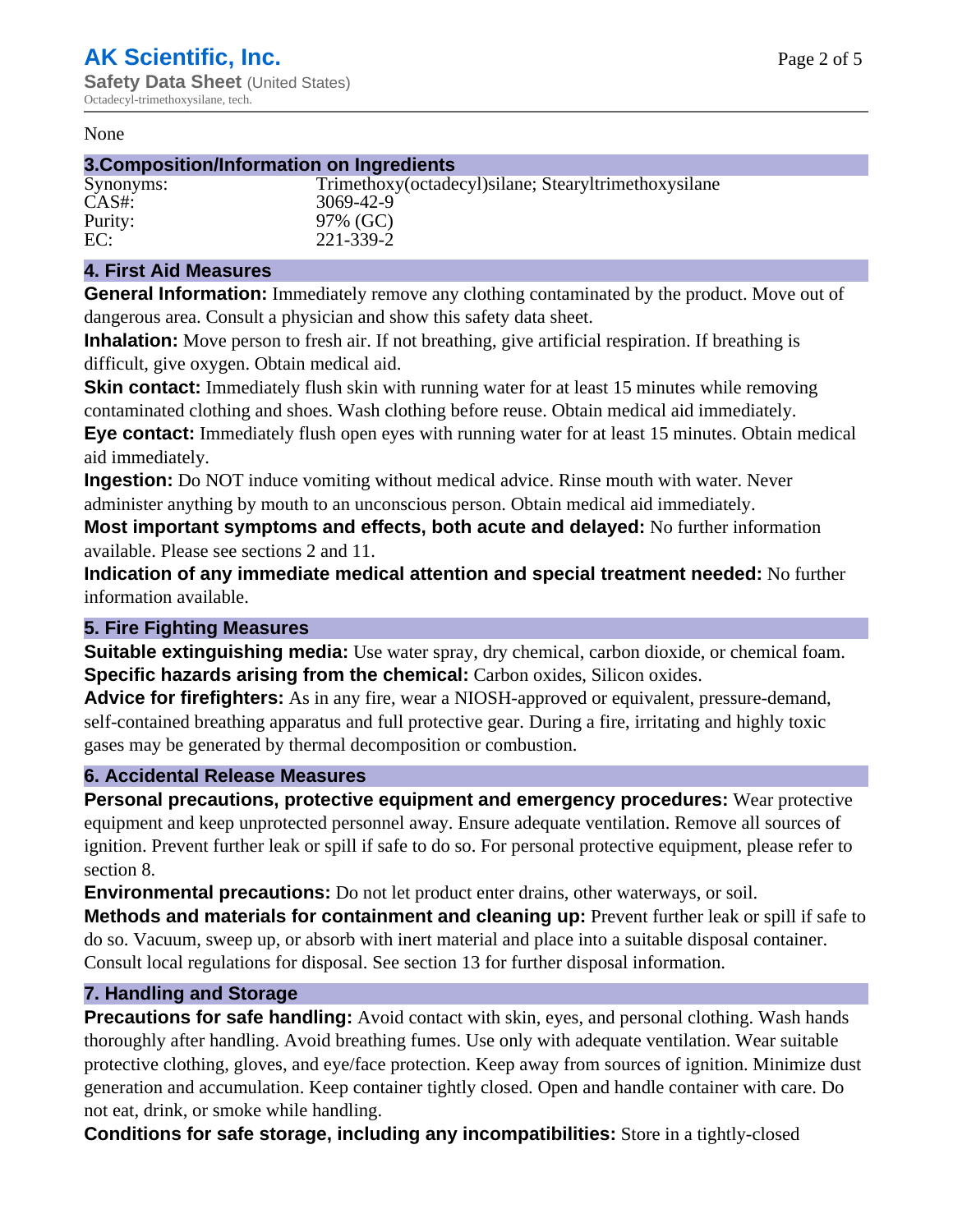container when not in use. Store in a cool, dry, well-ventilated area away from incompatible substances.

Keep away from sources of ignition. ,Store long-term at room temperature.

#### **8. Exposure Controls/Personal Protection**

#### **Exposure limits:**

| <b>OSHA PEL:</b>  | Not available. |
|-------------------|----------------|
| NIOSH REL:        | Not available. |
| <b>ACGIH TLV:</b> | Not available. |

**Appropriate engineering controls:** Avoid contact with skin, eyes, and clothing. Wash hands before breaks and immediately after handling the product. Facilities storing or utilizing this material should be equipped with an eyewash fountain. Use adequate general and local exhaust ventilation to keep airborne concentrations low.

#### **Personal protection**

| Eyes:        | Based on an evaluation of the eye or face hazards present, wear chemical splash-resistant<br>safety glasses or goggles with side protection. A face shield may be appropriate in some                                                                                      |  |  |
|--------------|----------------------------------------------------------------------------------------------------------------------------------------------------------------------------------------------------------------------------------------------------------------------------|--|--|
|              | workplaces. Use eyewear tested and approved under appropriate government standards<br>such as OSHA 29 CFR 1910.133 or EU EN166.                                                                                                                                            |  |  |
| Hands:       | Wear gloves selected based on an evaluation of the possible hazards to hands and skin,                                                                                                                                                                                     |  |  |
|              | the duration of use, the physical conditions of the workplace, and the chemical resistance                                                                                                                                                                                 |  |  |
|              | and physical properties of the glove material.                                                                                                                                                                                                                             |  |  |
|              | Skin and body: Protective clothing must be selected based on the hazards present in the workplace, the                                                                                                                                                                     |  |  |
|              | physical environment, the duration of exposure, and other factors. No fabric can provide                                                                                                                                                                                   |  |  |
|              | protection against all potential hazards; therefore it is important to select the appropriate                                                                                                                                                                              |  |  |
|              | protective clothing for each specific hazard. At the minimum, wear a laboratory coat and                                                                                                                                                                                   |  |  |
|              | close-toed footwear.                                                                                                                                                                                                                                                       |  |  |
| Respiratory: | Respirators are not a substitute for accepted engineering control measures such as<br>enclosure or confinement of the operation, general and local ventilation, and substitution<br>of less toxic materials. When respiratory personal protective equipment is appropriate |  |  |
|              |                                                                                                                                                                                                                                                                            |  |  |
|              | based on an assessment of respiratory hazards in the workplace, use a NIOSH- or                                                                                                                                                                                            |  |  |
|              | CEN-certified respirator.                                                                                                                                                                                                                                                  |  |  |

| 9. Physical and Chemical Properties |                              |
|-------------------------------------|------------------------------|
| <b>Physical State:</b>              | Low mp solid or liquid       |
| Molecular Formula:                  | C21H46O3Si                   |
| Molecular Weight:                   | 374.67                       |
| Odor:                               | Not available.               |
| pH:                                 | Not available.               |
| <b>Boiling Point Range:</b>         | $170^{\circ}$ C $(0.1$ mmHg) |
| Freezing/Melting Point:             | $16-17$ °C                   |
| <b>Flash Point:</b>                 | 139-140 $^{\circ}$ C         |
| <b>Evaporation Rate:</b>            | Not available.               |
| Flammability(solid,gas):            | Please see section 2.        |
| <b>Explosive limits:</b>            | Not available.               |
| Vapor Pressure:                     | Not available.               |
| Vapor Density:                      | Not available.               |
| Solubility:                         | Not available.               |
| <b>Relative Density:</b>            | 0.883                        |
| Refractive Index:                   | 1.438-1.44                   |
| Volatility:                         | Not available.               |
| <b>Auto-ignition Temperature:</b>   | Not available.               |
| <b>Decomposition Temperature:</b>   | Not available.               |
| <b>Partition Coefficient:</b>       | Not available.               |

#### **10. Stability and Reactivity**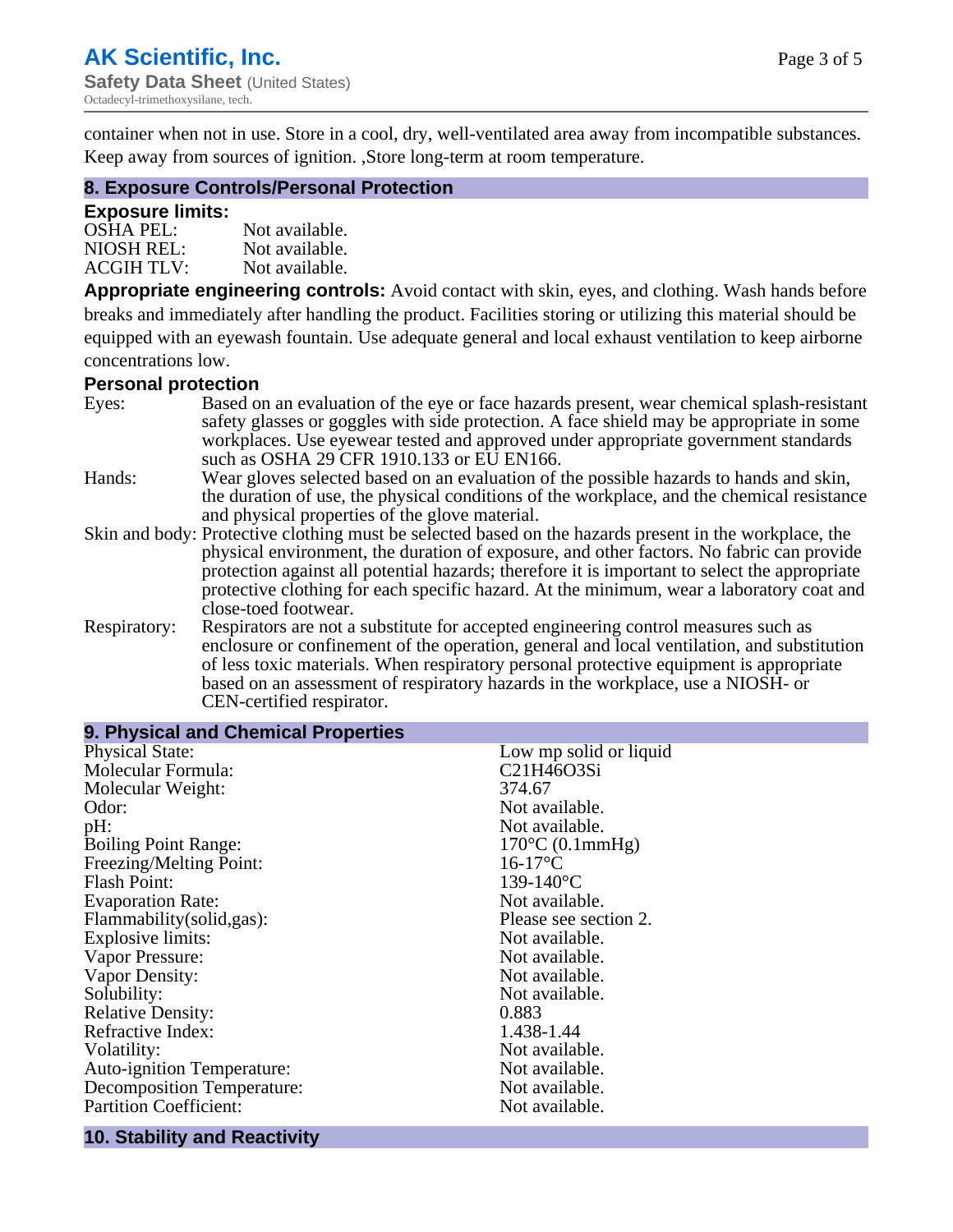| Reactivity:                         | Not available.                                       |
|-------------------------------------|------------------------------------------------------|
| Chemical stability:                 | Stable under recommended temperatures and pressures. |
| Possibility of hazardous reactions: | Not available.                                       |
| Conditions to avoid:                | Dust generation.                                     |
| Incompatible materials:             | Strong oxidizing agents.                             |
| Hazardous decomposition products:   | Carbon oxides, Silicon oxides.                       |
|                                     |                                                      |

#### **11. Toxicological Information**

| RTECS#                                         | Not available.                                      |
|------------------------------------------------|-----------------------------------------------------|
| Acute toxicity:                                | Not available.                                      |
| Routes of exposure:                            | Inhalation, eye contact, skin contact, ingestion.   |
| Symptoms related to the physical, chemical and | Skin contact may result in inflammation             |
| toxicological characteristics:                 | characterized by itching, scaling, reddening,       |
|                                                | blistering, pain or dryness. Eye contact may result |
|                                                | in redness, pain or severe eye damage. Inhalation   |
|                                                | may cause irritation of the lungs and respiratory   |
|                                                | system. Overexposure may result in serious illness  |

or death.

#### **Carcinogenicity**

| IARC: | Not classified.                                                                                       |
|-------|-------------------------------------------------------------------------------------------------------|
| NTP:  | Not listed.                                                                                           |
| OSHA: | Not listed.                                                                                           |
|       | Acute toxic effects: Inflammation of the eye is characterized by redness, watering, and itching. Skin |
|       | inflammation is characterized by itching, scaling, reddening, or, occasionally,                       |
|       | blistering.                                                                                           |

| <b>12. Ecological Information</b> |                |
|-----------------------------------|----------------|
| Ecotoxicity:                      | Not available. |
| Persistence and degradability:    | Not available. |
| Bioaccumulative potential:        | Not available. |
| Mobility in soil:                 | Not available. |
| Other adverse effects:            | Not available. |

#### **13. Disposal Considerations**

Disposal of waste: Chemical waste generators must determine whether a discarded chemical is classified as hazardous waste. US EPA guidelines for the classification determination are listed in 40 CFR 261.3. Additionally, waste generators must consult state and local hazardous waste regulations to ensure complete and accurate classification. Observe all federal, state and local regulations when disposing of the substance.

Disposal of packaging: Do not reuse containers. Dispose of as unused product.

| <b>14. Transportation Information</b> |                |
|---------------------------------------|----------------|
| <b>DOT (United States)</b>            |                |
| UN number:                            | Not hazmat     |
| Proper shipping name:                 | Not available. |
| Transport hazard class:               | Not available. |
| Packing group:                        | Not available. |
| <b>IATA</b>                           |                |
| <b>UN Number:</b>                     | Not DG         |
| Proper shipping name:                 | Not available. |
| Transport hazard class:               | Not available. |
| Packing group:                        | Not available. |